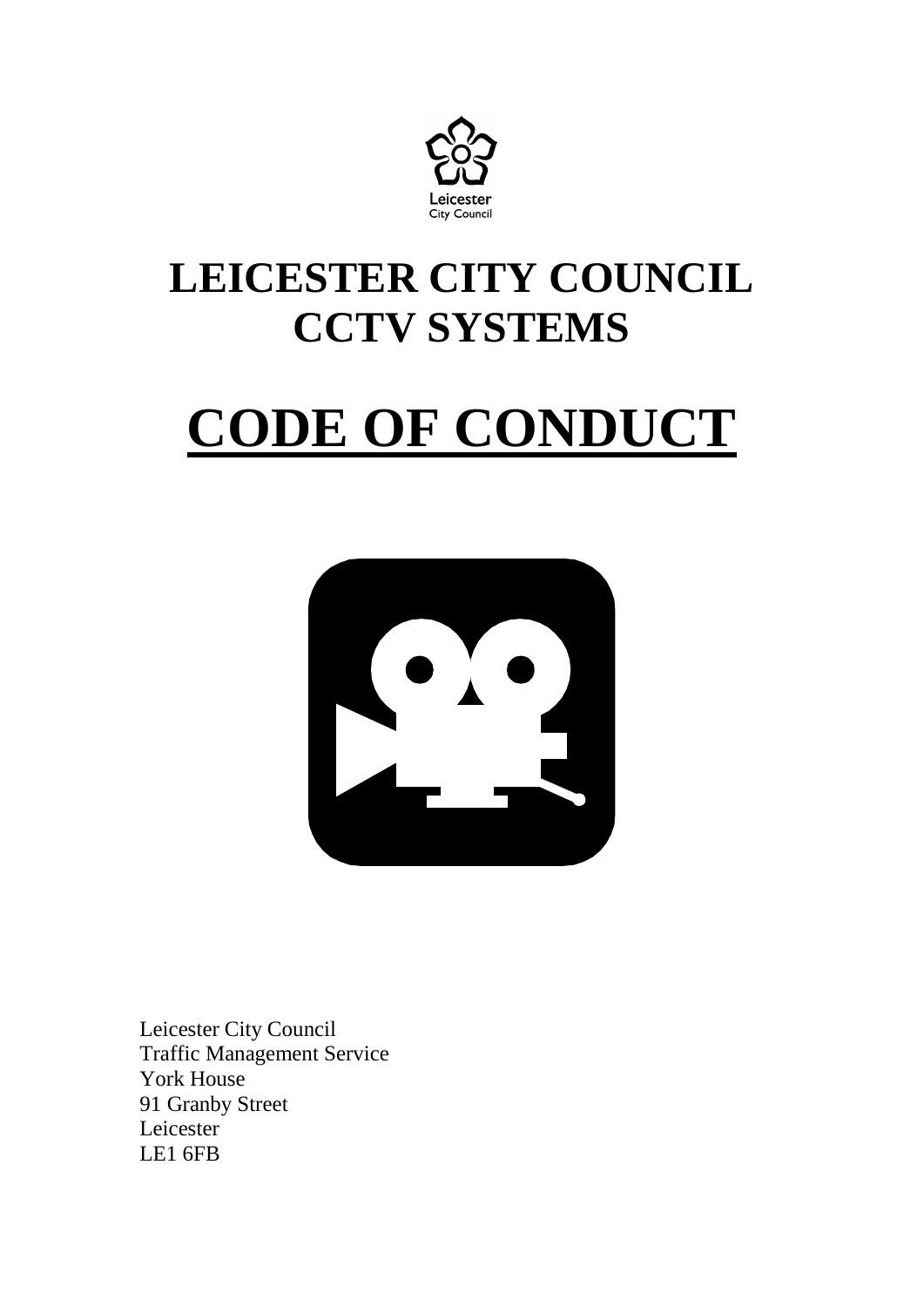March 2011

## **CONTENTS**

#### INTRODUCTION

- 1. Obedience to Orders
- 2. Neglect of Duty
- 3. Falsehood
- 4. Corrupt Practices
- 5. Unnecessary Exercise of Authority
- 6. Discreditable Conduct
- 7. Malingering
- 8. Appearance
- 9. Licensed Premises
- 10. Drunkenness
- 11. Convictions for Criminal offences
- 12. Smoking
- 13. Sleeping
- 14. Drugs
- 15. Punctuality
- 16. Telephones
- 17. Gambling
- 18. Personal Problems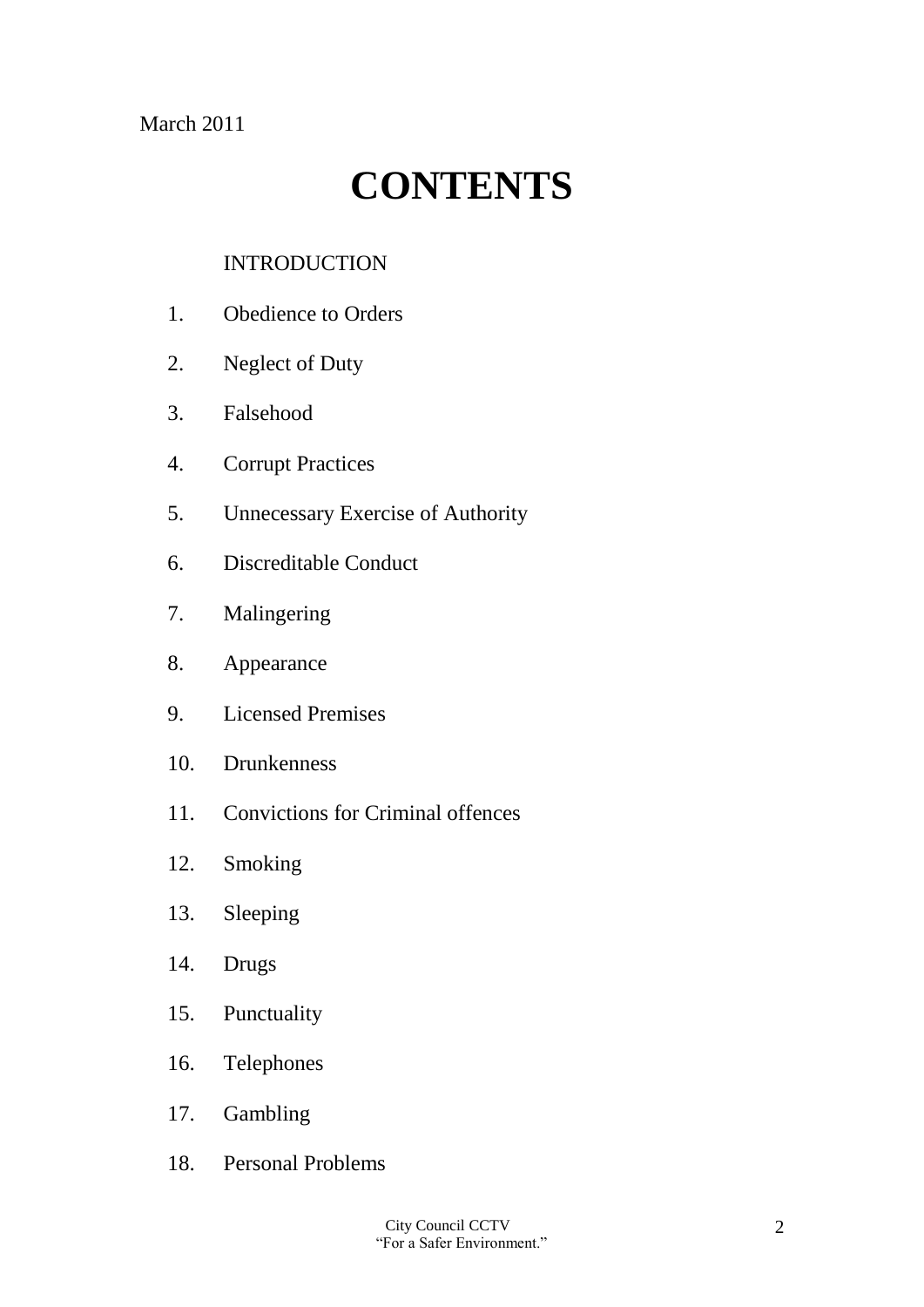- 19. Assistance to the Police
- 20. Assistance to the Crown prosecution Service
- 21. Health and Safety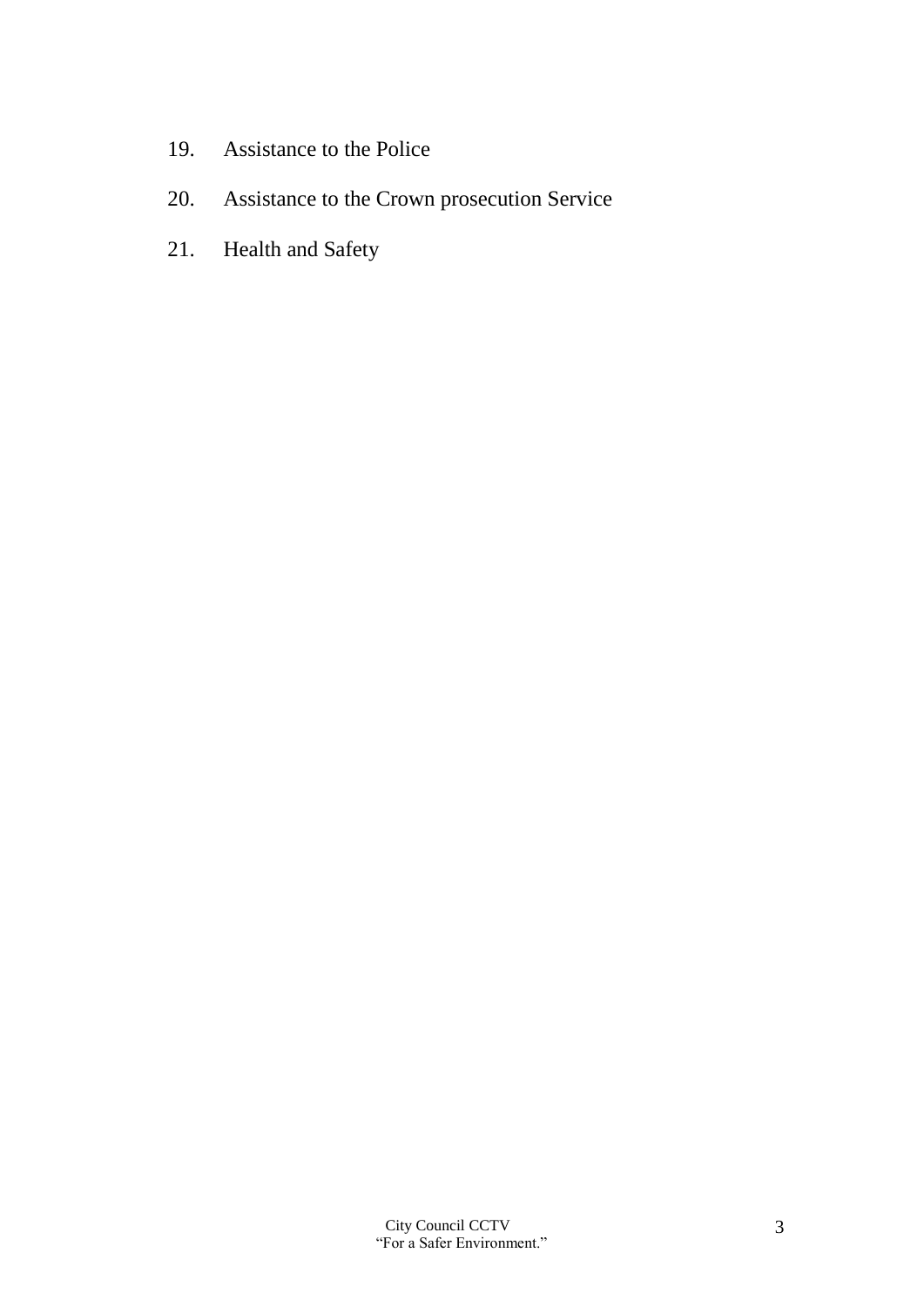#### **INTRODUCTION**

This Code of Conduct is intended to apply to all personnel working with, or in contact with, the Leicester City Council City Centre CCTV System and the Housing Estates CCTV system.

The term and definition of 'employee' shall throughout this Code encompass council staff, contractors and volunteer staff as well as any other personnel working for the City Centre CCTV System and the Housing Estates CCTV system or within contact of the system.

As such this Code shall be adopted by all Contractors employed to carry out work on the CCTV System, in location of the CCTV System or using the CCTV System. This Code of Conduct shall be deemed to apply to all contractors' employees working to achieve these tasks.

Exemption:

It is recognised that Leicester City Council staff already have a Code of Conduct for its employees. Therefore it is the intention of this document to be applicable only to the City Council employees who operate the City Council CCTV Systems and not those that work in respect to the administration of the System.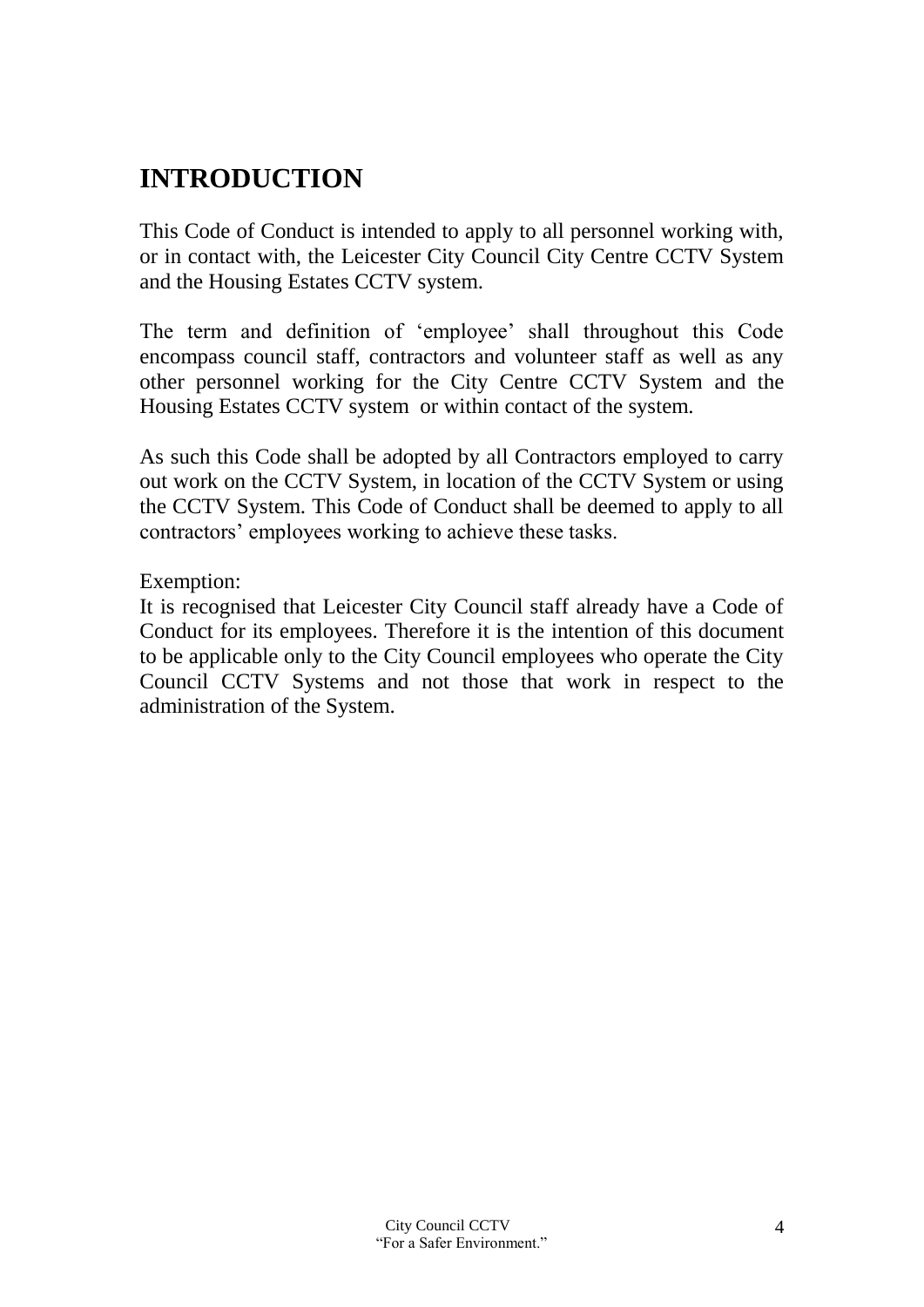#### **1. Obedience to Orders**

Employees will not disobey, omit or neglect to carry out any lawful order, written or otherwise, given by a duly authorised person unless there is good and sufficient reason.

#### **2. Neglect of Duty**

An employee will not:

- a. Neglect or fail to discharge a required task while at work and will do so promptly and diligently, without due and sufficient cause.
- b. Fail to carry out their work in accordance with instructions.
- c. Leave their place of duty without prior permission or sufficient cause
- d. Fail to report any matter that is their duty to report
- e. Fail to make any necessary reports and entries in any official document or book kept in the course of their work.
- f. Leave their place of duty at the conclusion of their shift until properly relieved and if necessary remain on duty to complete the task in hand.

#### **3. FALSEHOOD**

Employees shall not:

a. Divulge any matter concerning the Service or any aspect of its operation which it is their duty to keep secret.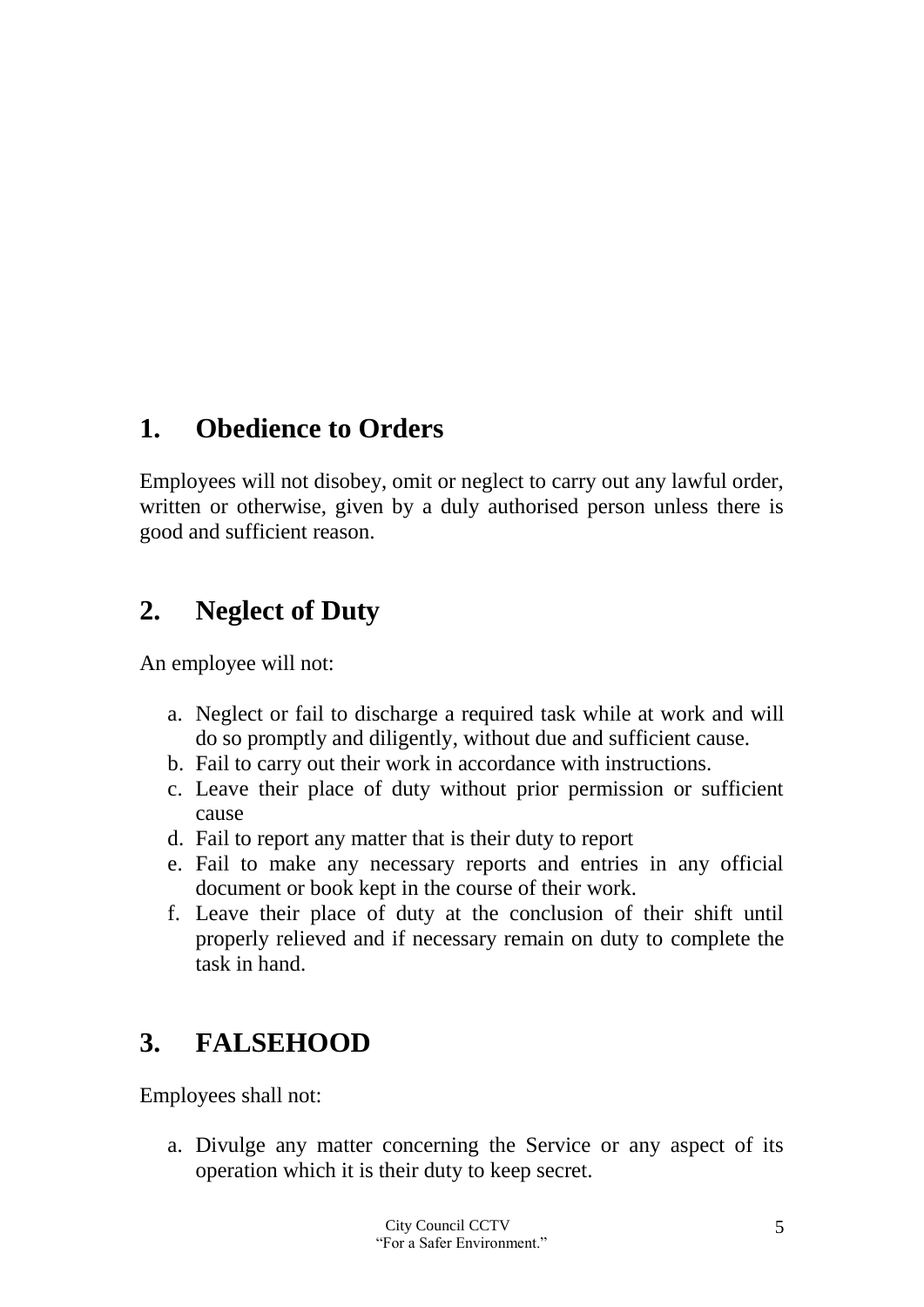- b. Without due authorisation show any book, record or document in connection with their work as being classified as confidential to an unauthorised person
- c. Make anonymous communications in connection with their work to any person.

#### **4. CORRUPT PRACTICES**

Employees shall not corruptly:

- a. Solicit or receive any bribe or other consideration from any fellow employees, contractor or any person with whom their duty brings into contact.
- b. Improperly use their position to their private advantage
- c. Fail to account for any lost property or monies received by them in connection with their employers business.

#### **5. UNNECESSARY EXERCISE OR AUTHORITY**

Employees shall not:

- a. Be uncivil to any fellow employee, visitor or other person encountered in the course of their work or use any language to such persons of a type to which they could reasonably object.
- b. Make unnecessary use of their authority in such a manner as to cause reasonable complaints by a fellow employee, visitor or other person lawfully on the client's premises.

#### **6. DISCREDITABLE CONDUCT**

Employees shall not at any time act in a manner likely to bring discredit upon their fellow officers, their employers or the Council and its employees.

#### **7. MALINGERING**

Employees shall not feign or exaggerate any sickness or injury with view to evading work.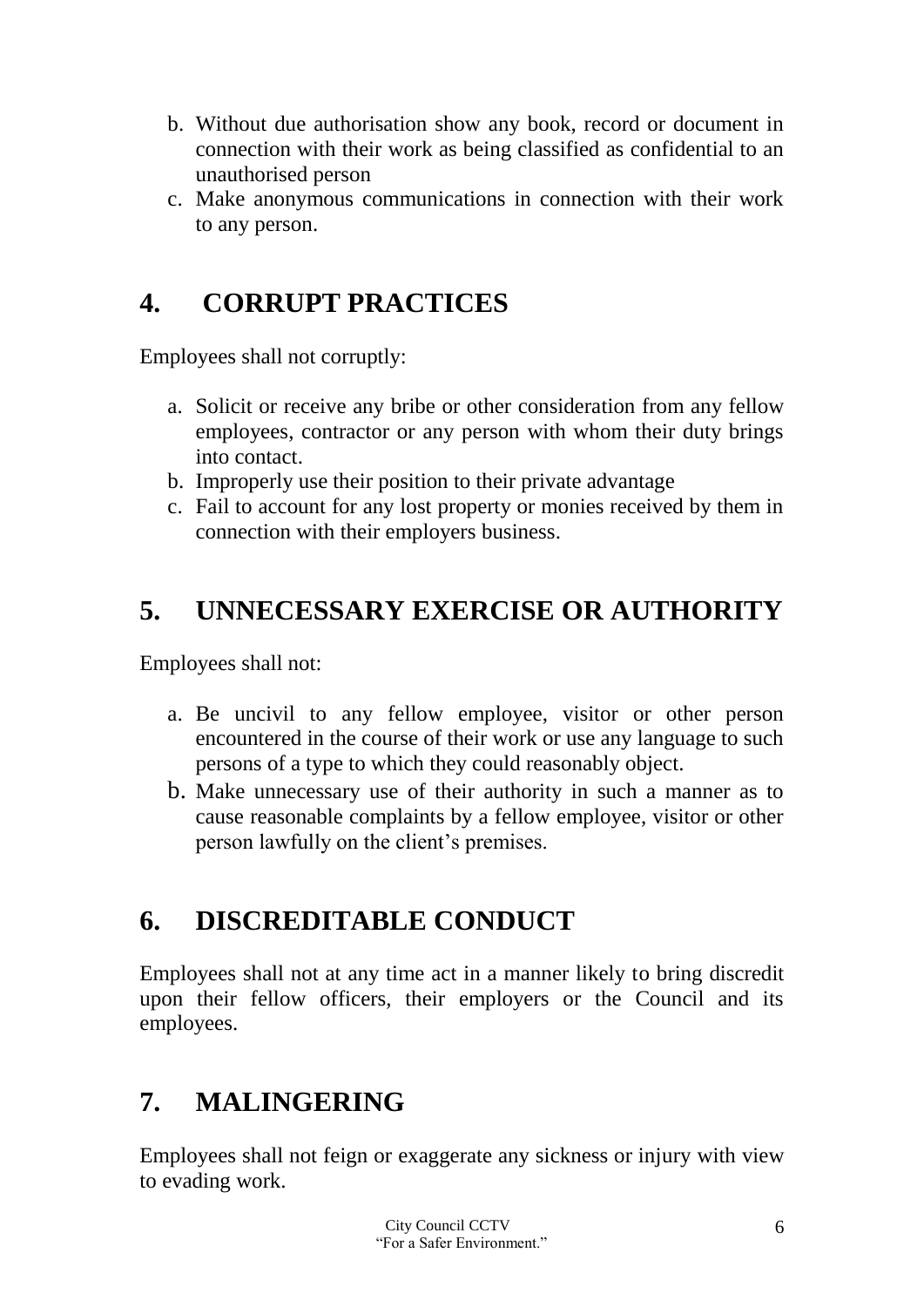#### **8. APPEARANCE**

Employees whilst on duty will not be dirty or untidy in their personal clothing or in any equipment that they would normally use. Nor will they wilfully waste, lose or damage any article of clothing or equipment issued to them.

#### **9. LICENSED PREMISES**

Employees shall not frequent licensed public houses whilst on duty.

#### **10. DRUNKENNESS**

Employees shall not commence their duty under the influence of alcohol or consume, during their period of duty, any alcoholic beverages.

#### **11. CONVICTIONS FOR CRIMINAL OFFENCES**

Employees shall on conviction of any criminal offence notify the Council forthwith.

All operators of the City CCTV Systems shall have a Criminal Records Bureau or PNC check made at the beginning of their employment.

#### **12. SMOKING**

Employees will not use smoking materials whilst on duty except in designated areas.

#### **13. SLEEPING**

Employees will not sleep whilst on duty.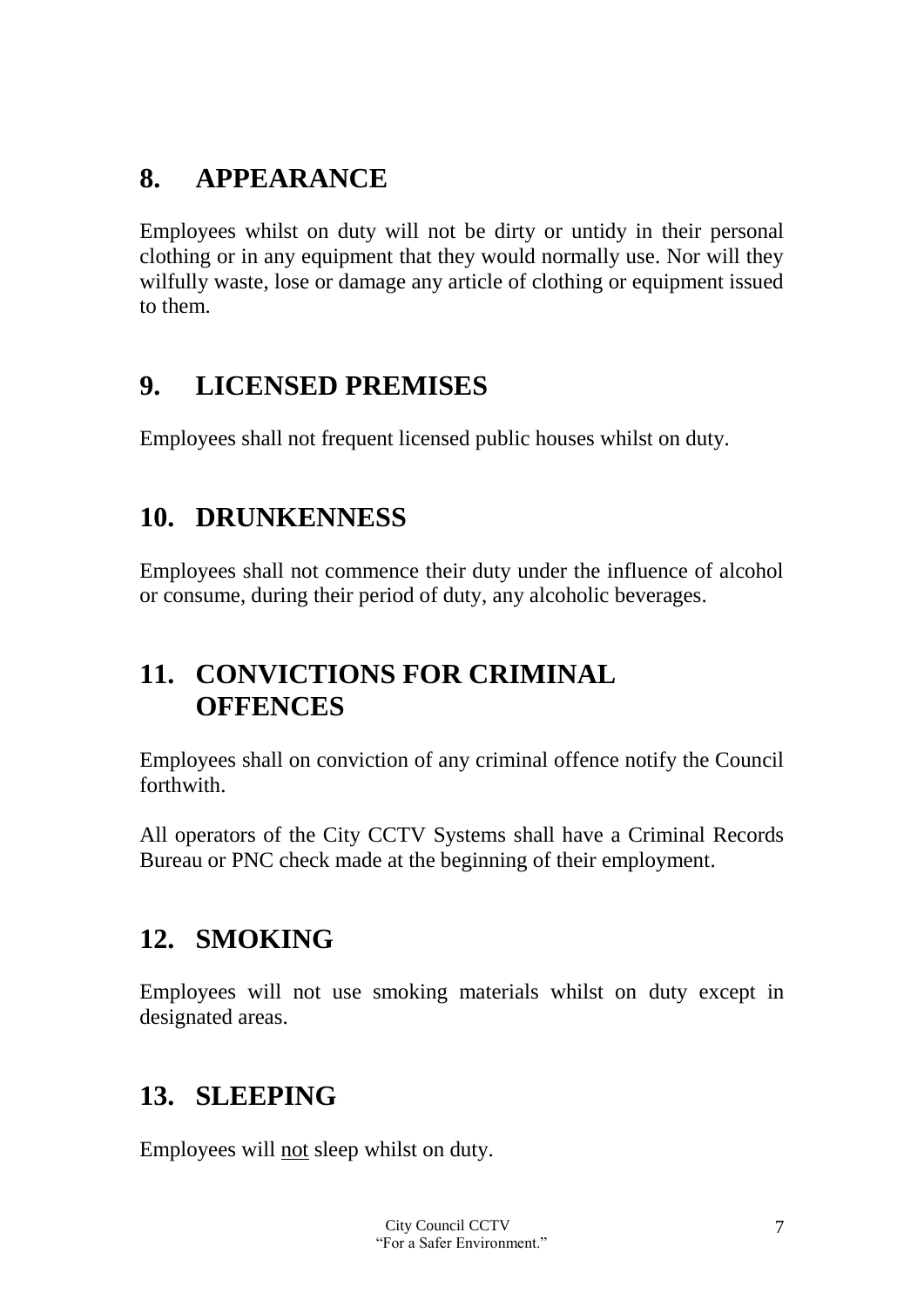### **14. DRUGS**

Employees will under no circumstances take any drugs that might unduly affect their working performance.

Employees are to advise the contract administrator of any drug and its affects that they are required to take on medical grounds.

Employees are to not bring any illegal substances onto the premises.

### **15. PUNCTUALITY**

Employees are expected to report promptly for duty. Notification of absence from duty must be communicated to the CCTV Manager or Contract administrator at least four hours prior to the commencement of duty.

#### **16. TELEPHONES**

Employees are not to make or receive private calls from Council telephones. Misuse of telephones for unauthorised calls will be charged to the employee accordingly. This may include administration charges.

#### **17. GAMBLING**

Gambling on the premises is strictly prohibited.

#### **18. PERSONAL PROBLEMS / WELFARE**

Employees can contact the CCTV Manager or a member of the Contract Administration Team if they have a problem that is likely to affect the efficient performance of their duties.

#### **19. ASSISTANCE TO THE POLICE**

Employees must assist the Police to the best of their efforts when required to do so. Employees must secure and safeguard all evidence of a crime obtained through the CCTV system that could be used by the Police.